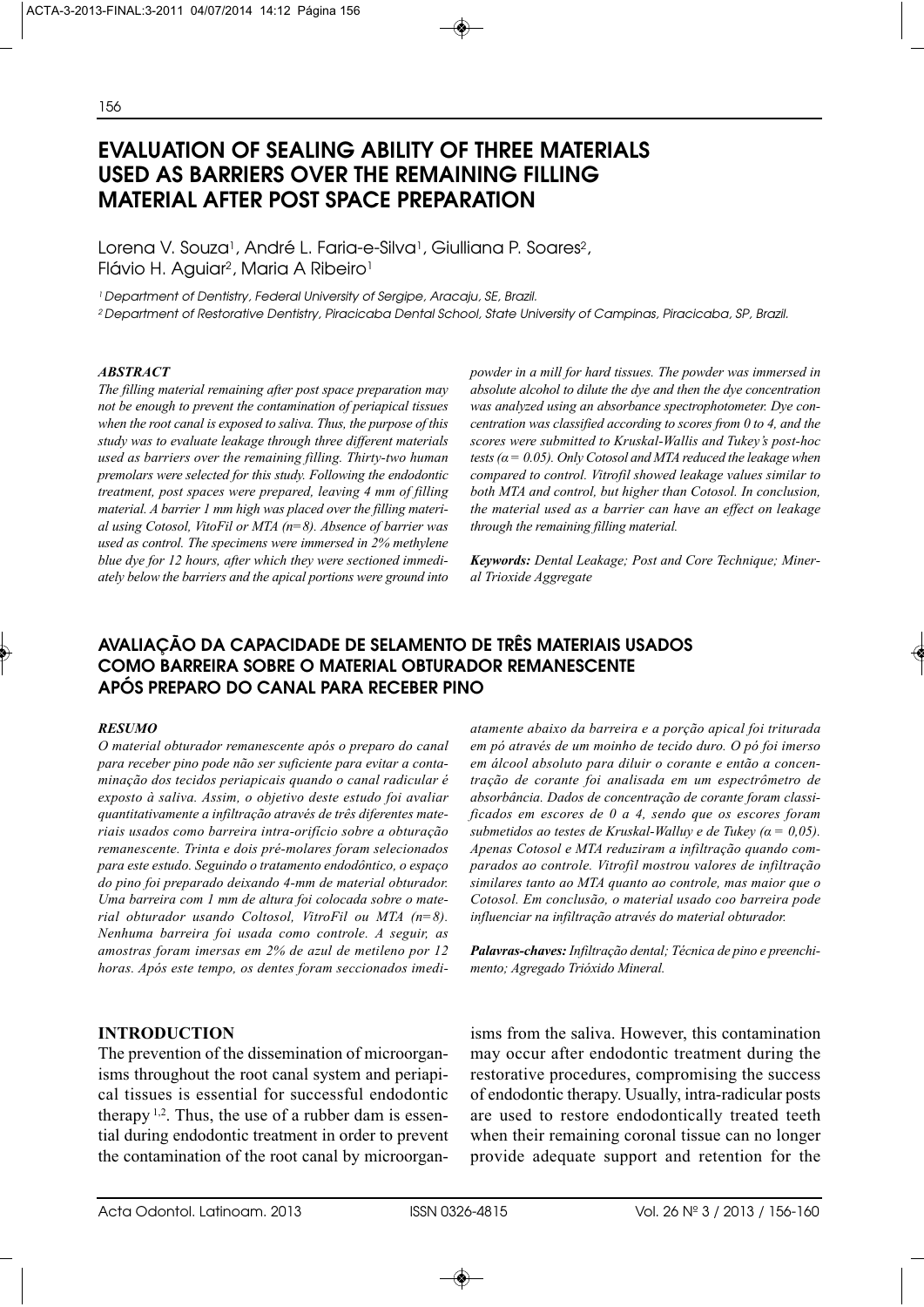restoration<sup>3</sup>. However, the preparation of the post space and the cementation of the retainer are often performed without the use of a rubber dam. In these situations, the root canal is exposed to microorganisms from the oral environment, increasing the risk of contamination of the root canal system and periapical tissues<sup>4</sup>. Furthermore, inadequate temporary restoration between the post pace preparation and its cementation may also enable contamination of the root canal system<sup>5</sup>.

Considering that the remaining filling material after post space preparation may not be enough to provide a proper seal<sup>6-10</sup>, several materials and techniques have been suggested for use as an additional barrier<sup>11-14</sup>. It has been demonstrated that the use of barriers decreases leakage through the remaining filling material<sup>15-19</sup>. Placing a barrier over the remaining filling material after post space preparation may prevent contamination during the procedure of intra-radicular post placement. Glass ionomer cement<sup>17,18</sup>, zinc oxide/zinc sulfate hydrated cement<sup>16</sup> and mineral trioxide aggregate (MTA) <sup>16</sup> have been indicated for use as barriers. Thus, the aim of this study was to evaluate microleakage through a barrier made from one of three materials by using the passive dye penetration method. The hypotheses of this study were that (1) all materials used as barriers are able to reduce microleakage; and (2) there is no difference between the materials.

# **MATERIALS AND METHODS**

Thirty-two human premolars with single root canal and stored in saline solution were used in this study. The crowns and coronal portion of root were removed to obtain a root remainder 15 mm long. A #10 K-file (Dentsply-Maillefer, Ballaigues, Switzerland) was inserted into the root canal until it could be seen at the apical foramen, to establish the patency length. The working length was determined to be 1 mm shorter than this measurement. The root canal was instrumented with ProTaper® rotary instruments (Dentsply-Maillefer) according to the manufacturer's instructions. S1 and SX files were used to prepare 2/3 of the more cervical region of root canal. Then S1, S2, F1, F2, and F3 files were employed up to the working length. Between each rotary file, the root canal was irrigated using a 27-gauge needle with 5% NaOCl. The prepared root canals were filled with gutta-percha cones and Sealer-26 resin sealer (Dentsply, Petrópolis, RJ, Brazil) using the lateral condensation technique. The filled roots were stored for at least 72 hours at 37°C to allow the resin sealer to set.

The post space was prepared by introducing Peeso reamers (#4) to a depth of 11 mm, leaving 4 mm of the filling material. A barrier 1 mm high was placed over the filling material using one of following materials ( $n = 8$ ): Zinc oxide/zinc sulfate hydrated temporary cement - Coltosol (Vigodent, Rio de Janeiro, Brazil); Gray MTA (Angelus, Paraná, Brazil); and regular glass ionomer - VitroFil (DFL, Rio de Janeiro, Brazil). Eight other specimens were left without a barrier and used as control. All materials were used according to manufacturers' recommendations. VitroFil was inserted directly over the remaining gutta-percha using a Centrix syringe, while Coltosol and MTA were inserted with an endodontic plugger.

After 24 hours, the external root surface was protected with three layers of nail varnish. The specimens were then immersed in 2% methylene blue solution with pH 7.0 for 12 hours, after which they were rinsed in tap water and dried. The nail varnish was removed using a scalpel blade and varnish remover. The specimens were sectioned immediately below the barriers and the apical portion was weighed. Then the apical portion was ground into powder in a mill for hard tissues (Marconi Equip. Ltda., Piracicaba, Brazil). Each powdered specimen was weighed again and any samples having a difference greater than 10% between the initial and final weight were discarded.

Each powdered sample was individually immersed in a glass tube containing 4 ml of absolute alcohol (Merck, Darmstadt, Germany) for 12 hours in order to dilute the methylene blue. After this procedure, the solutions were centrifuged (Tomy, IC 15NA, Tomy Ind., Tokyo, Japan) at 3,000 rpm for 3 minutes. The supernatant was analyzed using an absorbance spectrophotometer (Beckman DU 65 – Instruments, Inc., Fullerton, CA, USA) adjusted at a wavelength of 668 nm. In order to determine the absorbance, the spectrophotometer was adjusted to an appropriate wavelength for methylene blue, corresponding to the maximum absorbency for the dye. To calibrate the spectrophotometer, the absorbance of standard solutions (0.1; 0.2; 0.3; 0.5; 1; 2; 4; 6 mg/ml) was determined at wavelengths ranging from 400 to 700 nm, and the maximum value was obtained at 668 nm. To estimate the dye concentra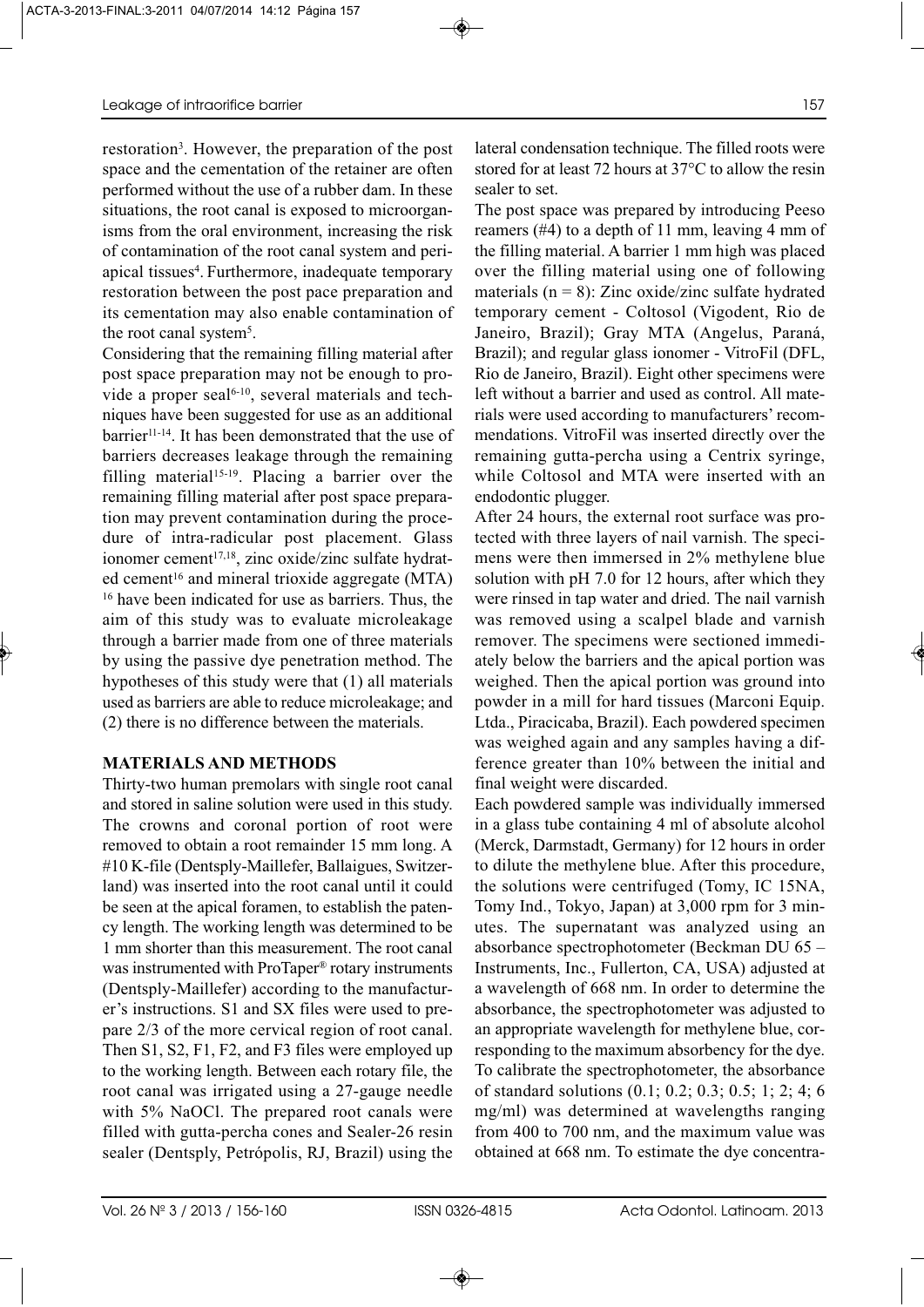tion in the experimental samples, a linear regression was obtained. The regression equation is expressed as:  $y = 0.2716 x - 0.0075$ , where *y* is the absorbance and *x* the dye concentration. The microleakage of each specimen was expressed as μg of dye/ml.

The leakage of each sample was scored according to dye concentration:  $0: \leq 0.005$  mg/ml;  $1: > 0.005$ and  $\leq 0.01$  mg/ml; 2:  $> 0.1$  and  $\leq 0.2$  mg/ml; 3:  $>$ 0.2 and  $\leq$  0.4 mg/ml; and 4:  $>$  0,4 mg/ml. Data were submitted to Kruskal-Wallis test followed by posthoc test ( $\alpha$  = 0.05).

## **RESULTS**

The Kruskal-Wallis test showed a significant effect of the treatment ( $p < 0.001$ ). The results of Tukey's test are shown in Table 1. Cotosol had the lowest scores for microleakage, which differed statistically from glass ionomer and control. MTA had similar values for microleakage as Cotosol and glass ionomer, but lower than control. No difference was observed between the control and glass ionomer.

## **DISCUSSION**

Contamination of periapical tissues by colonization of bacterial species may result in failure of the endodontic treatment<sup>2,5-8</sup>. The filling material in the apical region acts as the last barrier against possible leakage along the root canal, while the sealing ability of gutta-percha is proportional to its extension<sup>7,8</sup>. However, it has been recommended to insert longer portions of intra-radicular post into root canal in order to improve their retention and to reduce the risk of fracture19,20. A longer intra-radicular post reduces the length of filling material in the root canal and may compromise the sealing ability of the remaining filling material. Thus, the use of a barrier over the filling material can be important to prevent the contamination of periapical tissues.

| Table 1: Medians $(1st / 3rd$ quartiles) for microleakage<br>scores. |               |
|----------------------------------------------------------------------|---------------|
| Material used as barrier                                             | <b>Scores</b> |
| Cotosol                                                              | $0(0/0)$ A    |
| <b>MTA</b>                                                           | 1 $(0/2)$ AB  |
| Glass ionomer                                                        | $1.5(1/2)$ BC |
| No barrier                                                           | $3(3/4)$ C    |
| Different letter indicate significant differences ( $\alpha$ =0.05). |               |

158 L. V. Souza, et al.

This study showed that the use of a 1-mm barrier over the remaining filling material can reduce leakage across the apical seal. However, this leakage reduction depends on the material, while the glass ionomer showed similar values of leakage to control. Thus, the study hypotheses were rejected. The post space was prepared leaving 4mm of the guttapercha. It has been suggested that 4 to 5 mm of remaining filling material are acceptable to promote apical seal8. However, using 1 mm of Cotosol or MTA over the gutta-percha created an additional barrier against dye penetration, reducing the leakage when compared to the control. These outcomes are in agreement with previous studies<sup>15-18</sup>.

The sealing ability of Cotosol and MTA is related to their expansion upon setting21-,23. MTA is presented in the form of a white or gray powder that is mixed with a vehicle such distilled water. Cotosol is available as a paste that does not require any mixing procedure. The main disadvantages of these materials is that their setting time is longer than that of glass ionomer<sup>24,25</sup>. However, both materials showed proper performance when exposed to dye after 12 hours. Considering that this delay time is clinically acceptable, these materials are available for use as barriers. In contrast, no difference was observed between the glass ionomer cement and the control. Despite the chemical bond to the dental substrate<sup>26</sup>, the insertion of glass ionomer into a root canal is difficult. The possible presence of blisters in the material reduces its sealing ability and favors leakage through material<sup>27</sup>.

Several *in vitro* methodologies, such as the use of dye, pressure-driven system, fluid filtration model and microbial marker, have been used to evaluate the sealing ability of materials used in endodontics. This study used a passive penetration of dye model, which has been demonstrated to be adequate for evaluating leakage<sup>28</sup>. Leakage evaluation usually involves the immersion of specimens in a dye solution followed by their section into two or more slices, followed by visual determination of the extension of leakage. The main problem in this method is that the evaluation is performed only on the surface of the slice, whereas possible presence of dye inside the slice is not visualized. The methodology used in this study allows the presence of dye within the sample to be evaluated $29$ . However, despite these advantages, it has been demonstrated that methodologies using dye to measure leakage may not relate closely to clinical reality<sup>30</sup>.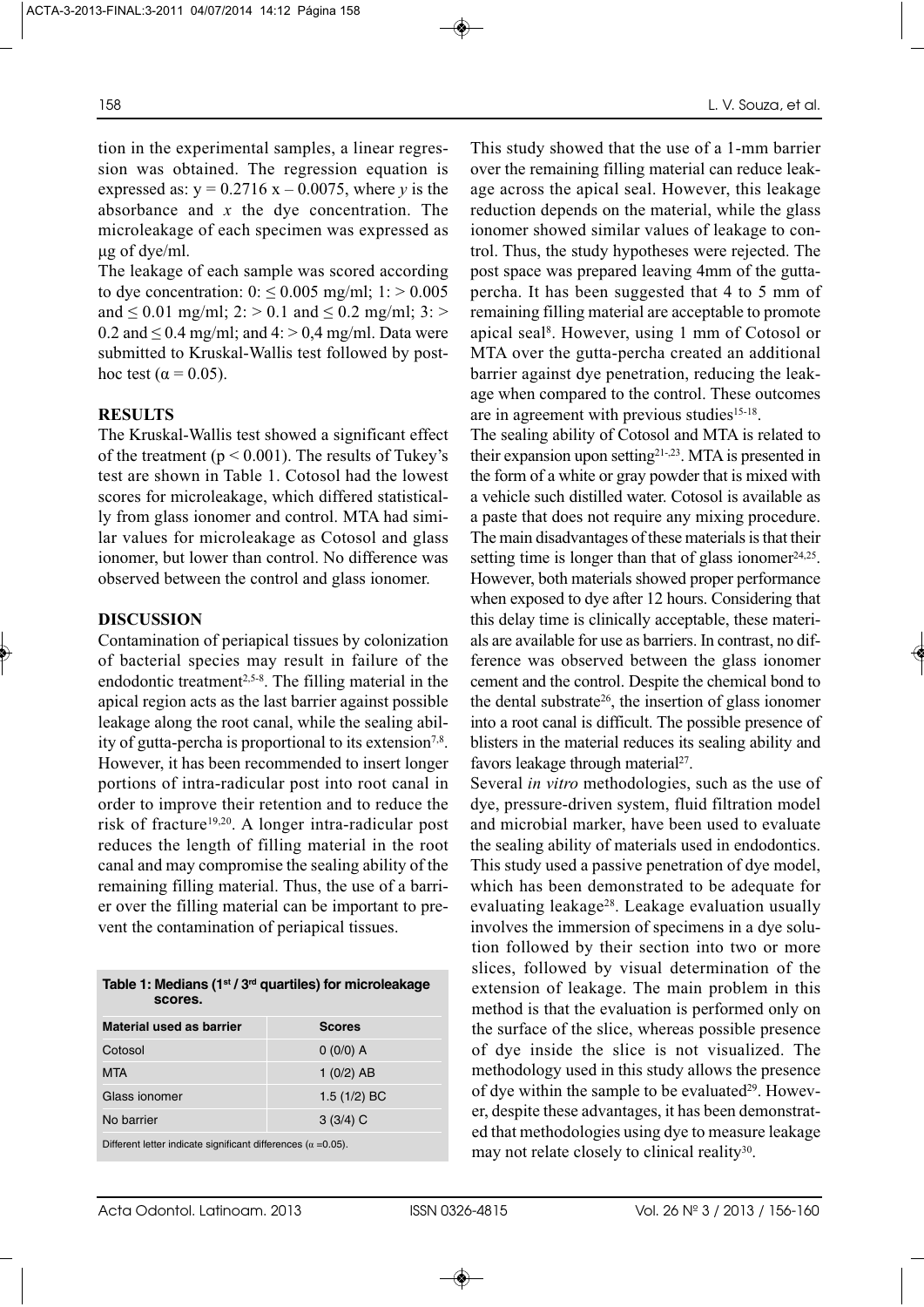The outcomes of this study show that placing Cotosol or MTA as an additional barrier over the remaining filling material evaluated reduced leakage, and may thus be recommended in order to reduce the contamination of the apical seal during the procedure of intra-radicular post placement.

However, it is important to emphasize that all materials presented some leakage and it is difficult to determine the clinical relevance of these leakage measurements, so intra-radicular post placement should be performed using a rubber dam whenever possible.

### **CORRESPONDENCE**

André Luis Faria-e-Silva Departamento de Odontologia Centro de Ciências Biológicas e da Saúde Universidade Federal de Sergipe Rua Cláudio Batista, s/n – Sanatório. CEP 49060-100 Aracaju-SE, Brazil andrelfsilva@hotmail.com

### **REFERENCES**

- 1. Heling I, Gorfil C, Slutzky H, Kopolovic K, Zalkind M, Slutzky-Goldberg I. Endodontic failure caused by inadequate restorative procedures: review and treatment recommendations. J Prosthet Dent 2002;87:674-678.
- 2. Torabinejad M, Ung B, Kettering JD. In vitro bacterial penetration of coronally unsealed endodontically treated teeth. J Endod 1990;16:566-569.
- 3. Naumann M, Koelpin M, Beuer F, Meyer-Lueckel H. 10-year survival evaluation for glass-fiber-supported postendodontic restoration: A prospective observational clinical study. J Endod 2012;38:432-435.
- 4. Vijayaraghavan R, Mathian VM, Sundaram AM, Karunakaran R, Vinodh S. Triple antibiotic paste in root canal therapy. J Pharm Bioallied Sci 2012;4:S230-233.
- 5. Hartwell GR, Loucks CA, Reavley BA. Bacterial leakage of provisional restorative materials used in endodontics. Quintessence Int 2010;41:335-339.
- 6. Abramovitz I, Lev R, Fuss Z, Metzger Z. The Unpredictability of Seal After Post Space Preparation: A Fluid Transport Study. J Endod 2001;27:292-295.
- 7. Grecca FS, Rosa AR, Gomes MS, Parolo CF, Bemfica JR, Frasca LC, Maltz M. Effect of timing and method of post space preparation on sealing ability of remaining root filling material: in vitro microbiological study. J Can Dent Assoc 2009;75:583.
- 8. Metzger Z, Abramovitz R, Abramovitz L, Tagger M. Correlation Between Remaining Length of Root Canal Fillings After Immediate Post Space Preparation and Coronal Leakage. J Endod 2000;26:724-728.
- 9. Pappen A, Bravo M, Gonzalez-Lopez S, Gonzalez-Rodriguez M. An in vitro study of coronal leakage after intraradicular preparation of cast-dowel space. J Prosthet Dent 2005;94: 214-218.
- 10. Barbosa HG, Holland R, de Souza V, Dezan EJ, Bernabé PF, Otoboni JA, Nery MJ. Healing process of dog teeth after post space preparation and exposition of the filling material to the oral environment. Braz Dent J 2003;14: 103-108.
- 11. Gomes MS, Barletta FB, Della Bona A, Vanni JR, Pereira Cda C, de Figueiredo JA. Microbial leakage and apical inflammatory response in dog's teeth after root canal filling with different sealers, post space preparation and exposure to the oral environment. J Appl Oral Sci 2007;15: 429-436.
- 12. Lyons WW, Hartwell GR, Stewart JT, Reavley B, Appelstein C, Lafkowitz S. Comparison of coronal bacterial leakage between immediate versus delayed post-space preparation in root canals filled with Resilon/Epiphany. Int Endod J 2009;42:203-207.
- 13. Pereira Cda C, de Oliveira EP, Gomes MS, Della-Bona A, Vanni JR, Kopper PM, de Figueiredo JÁ. Comparative in vivo analysis of the sealing ability of three endodontic sealers in dog teeth after post-space preparation. Aust Endod J 2007;33:101-106.
- 14. Yucel A, Guler E, Guler A, Ertas E. Bacterial Penetration After Obturation With Four Different Root Canal Sealers. J Endod 2006;32:890-893.
- 15. Holland R, Manne LN, de Souza V, Murata SS, Dezan Júnior E. Periapical tissue healing after post space preparation with or without use of a protection plug and root canal exposure to the oral environment. Study in dogs. Braz Dent J 2007;18:281-288.
- 16. Holland R, Murata SS, Silva MN, Dezan Junior E, Souza Vd, Bernabé PF. Influence of the sealer and a plug in coronal leakage after post space preparation. J Appl Oral Sci 2004;12:223-226.
- 17. Mavec JC, McClanahan SB, Minah GE, Johnson JD, Blundell RE Jr. Effects of an intracanal glass ionomer barrier on coronal microleakage in teeth with post space. J Endod 2006;32:120-122.
- 18. Vijay R, Indira R. Effect of glass-ionomer cement as an intra-canal barrier in post space prepared teeth: An in vitro study. J Conserv Dent 2009;12:65-68.
- 19. Santos-Filho PC, Castro CG, Silva GR, Campos RE, Soares CJ. Effect of post system and length on the strain and fracture resistance of root filled bovine teeth. Int Endod J 2008; 41:493-501.